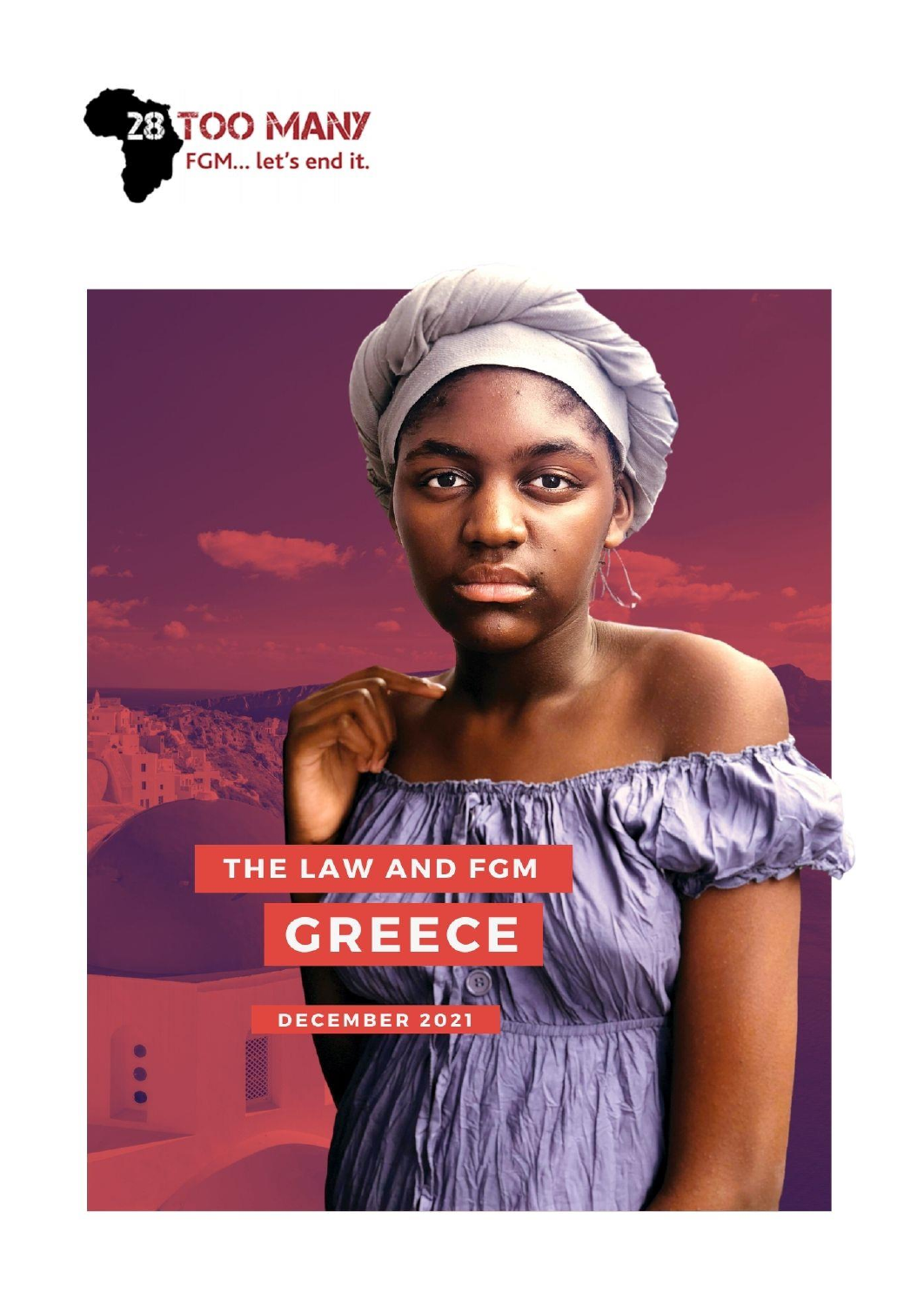# **National Legal Framework**

### **Overview of National Legal Framework in Greece**

#### *National legislation:*

| X            | Specific law/provision criminalising FGM                                   |
|--------------|----------------------------------------------------------------------------|
| X            | Provides a definition of FGM                                               |
| $\checkmark$ | Criminalises the performance of FGM                                        |
| $\checkmark$ | Criminalises the procurement, arrangement and/or assistance of acts of FGM |
| X            | Obligation to report incidents of FGM to the authorities                   |
| $\checkmark$ | Criminalises the participation of medical professionals in acts of FGM     |
| X            | Extraterritorial application regardless of double criminality              |
|              |                                                                            |

## **Introduction**

Greece is a country in south-eastern Europe with an estimated population of 10.7 million.<sup>1</sup> Greece is a unitary republic with a parliamentary democracy and a civil-law legal system.

### **FGM Prevalence**

There is no available representative, official data on the prevalence of female genital mutilation (*FGM*) in Greece. A study from 2006 suggested that approximately 1,200 women who had undergone FGM were living in Greece at the time. 2

In 2018, the European Institute for Gender Equality estimated that 447 to 751 out of 1,787 girls up to the age of 18 living in Greece and originating from countries where FGM is practised were at risk of undergoing FGM. Most of these girls originate from Egypt, Ethiopia and Nigeria.<sup>3</sup>

## **National Legal Framework**

### **General Law**

There is no specific law in Greece criminalising FGM, nor is there a specific provision in general law criminalising it; there is, however, a specific provision in general law criminalising convincing a woman to undergo FGM, **Article 315 of the Greek Penal Code (1951, as amended in 2019)** (the *Criminal Code*). This does not require that the FGM actually took place, but, rather, that a woman was convinced to undergo FGM.

If a woman is convinced to undergo FGM and the FGM is ultimately performed by a third party, the criminal responsibility of the perpetrators is examined on the basis of the **general provisions of the Criminal Code**. More specifically, **Article 315 of the Criminal Code** does not cover cases where coercion takes place. Thus, and taking into account that FGM may cause dangerous and grave bodily injury to the victim, **Articles 308, 309, 310, 311 and 312 of the Criminal Code, in conjunction with Articles 45, 46 and 47 of the Criminal Code**, should also apply, so that the perpetrator who commits the crime is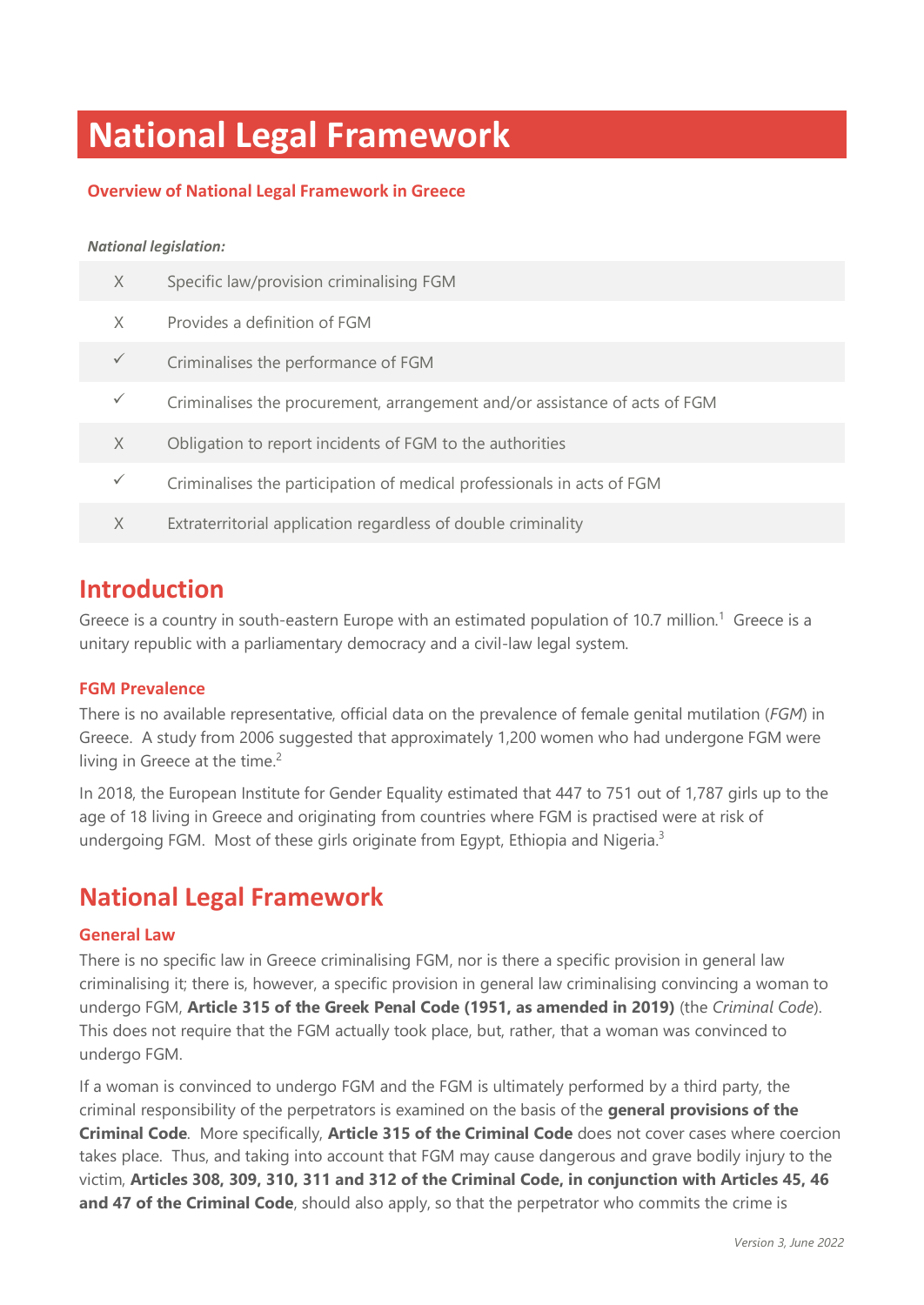punished as an accomplice of the person physically performing the FGM. Given that the performance of FGM is punishable under the general criminal law provisions for bodily harm, Article 315 mainly aims to regulate punishment in cases where the victim was persuaded to perform FGM, but this was never performed, as such cases could go unpunished if this provision did not exist.

28 Too Many has not been able to find any government sources giving reasons as to why only the persuasion to undergo FGM is specifically criminalised, nor sources stating which general provisions would apply to FGM. However, Greece has ratified the Istanbul Convention,<sup>4</sup> and Greek law contains general provisions that implicitly apply to FGM.

FGM would most likely fall under **Articles 308, 309 and 310 of the Criminal Code,** which, respectively, criminalise inflicting bodily harm, dangerous bodily harm and grievous bodily harm. **Article 311** is also important as it prescribes heavier penalties if the bodily harm resulted in death. **Article 312** applies when these crimes were committed against minors.

**Article 308 (1)** defines 'inflicting bodily harm' as causing physical injury or damage to the health of another person. **Article 308(2)** prescribes that it will not be prosecuted *ex officio*; a formal complaint is required.

**Article 309** defines 'inflicting dangerous bodily harm' as inflicting bodily harm in a manner that could have caused danger to life or grievous bodily harm, but did not. If the act of inflicting bodily harm actually caused grievous bodily harm, **Article 310(1)** applies, but if it caused death, **Article 311** applies. This above is important in relation to penalties.

**Article 310(3)** prescribes 'inflicting grievous bodily harm' as, in particular, an act that caused danger to life, serious and long-term illness, serious amputation, disability or permanent disfigurement, or that significantly and for a long time prevented the victim from using their body or mind.

The first three types of FGM as classified by the World Health Organization (i.e. clitoridectomy, excision and infibulation) will, at the bare minimum, fall under the scope of **Article 309** and be considered 'dangerous bodily harm', but it is very likely that the prerequisites of **Article 310(3)** will be met for such FGM to be categorised as 'grievous bodily harm'. The categorisation of FGM Type IV will vary depending on the facts of each case and could fall under the scope of any of the above articles.

Under **Article 312(1) of the Criminal Code**, it constitutes a separate offence to perform any of the offences above against a minor or other dependent person if the victim is under the custody or the protection of the perpetrator by law.

**Article 333(2)** applies tο the extent that the FGM takes place within a family environment, the act constitutes domestic violence and the relevant provisions of the Criminal Code are also applied.

### **Definition of FGM**

The law does not contain any definition of FGM, nor has 28 Too Many been able to find any government source defining it.

### **Women and Girls of All Ages**

The performance of FGM on women and girls of all ages has been criminalised in Greece. The law does not contain an age restriction for the offences under **Articles 308, 309 and 310 of the Criminal Code**. Committing any of those offences against a minor does constitute a separate aggravated offence under **Article 312**.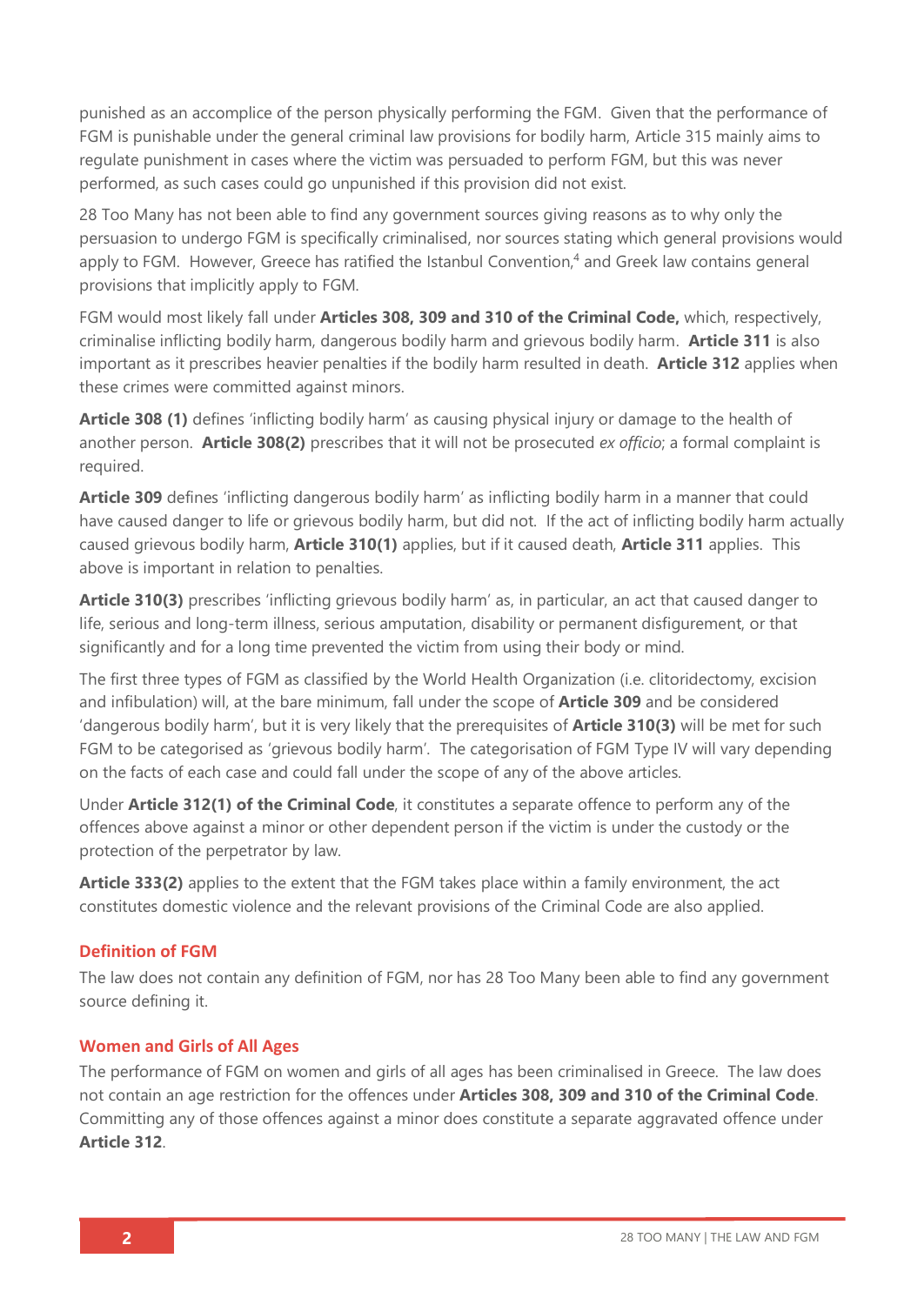### **Procuring, Aiding and Abetting**

Procuring, aiding and abetting FGM are criminalised in Greece through general criminal law.

Procuring FGM – when someone has a cutter (or any other person) perform FGM on the victim – most likely qualifies someone as an 'instigator' under **Article 46 of the Criminal Code**. **Article 46(1)** prescribes that anyone who intentionally caused another person to decide to carry out the offence that other committed shall be punished as a perpetrator.

It is not wholly clear whether abetting FGM would qualify as intentionally causing another person to carry out an offence under **Article 46**, or as intentionally offering another any assistance before or during the commission of an offence under **Article 47**. The latter would qualify an abettor as an 'accomplice' as prescribed by **Article 47**. The answer is likely dependent on the intensity of the person's involvement and the specifics of the case.

Aiding FGM would qualify as intentionally offering another any assistance before or during the commission of an offence under **Article 47**. **Article 47** prescribes that, for accomplices, the sentence as prescribed for the perpetrator is mitigated in accordance with **Article 83**. However, for direct assistance during the commission and execution of an offence, **Article 47** prescribes that an accomplice may receive the sentence of a perpetrator.

### **Allowing the Use of Premises**

Allowing the use of premises for the purpose of FGM is most likely criminalised in Greece through general criminal law. Allowing the use of premises can be categorised as offering assistance before and during the commission of an offence, thus qualifying someone who allows the use of premises as an 'accomplice' under **Article 47 of the Criminal Code**.

### **Providing or Possessing Tools**

Providing (specific) tools for the purpose of FGM is most likely criminalised in Greece through general criminal law. Providing (specific) tools can be categorised as offering assistance before the commission of an offence, thus qualifying someone who provides the tools as an 'accomplice' under **Article 47 of the Criminal Code**.

Possessing (specific) tools for the purpose of FGM is most likely not a criminal offence in Greece. The Criminal Code does not contain a general provision criminalising preparatory acts for offences. Preparatory acts seem only to be criminalised for certain specific offences, which do not include any of the offences FGM could be classed as. Possessing (specific) tools also does not fall under the definition of an 'attempt'. **Article 42(1)** defines an 'attempt' as beginning to commit an offence, and **Article 44(1)**  elaborates that an attempt is only punishable if it failed due to external obstacles. If someone only possesses (specific) tools, that person cannot be said to have begun to perform the offence, and that person can still make up their mind whether or not to even begin to perform the offence.

### **Obligation to Report FGM**

There is no special obligation to report FGM to the authorities in Greece. However, the **Criminal Code** provides for a general obligation to report felonies (as opposed to misdemeanours) planned or presently happening. This obligation is active only as long as the crime or its consequences can still be prevented.

Failure to report such felonies is punished, according to **Article 232** and only if the crime was actually committed or attempted, with a sentence of *ten days' to three years' imprisonment or a fine*.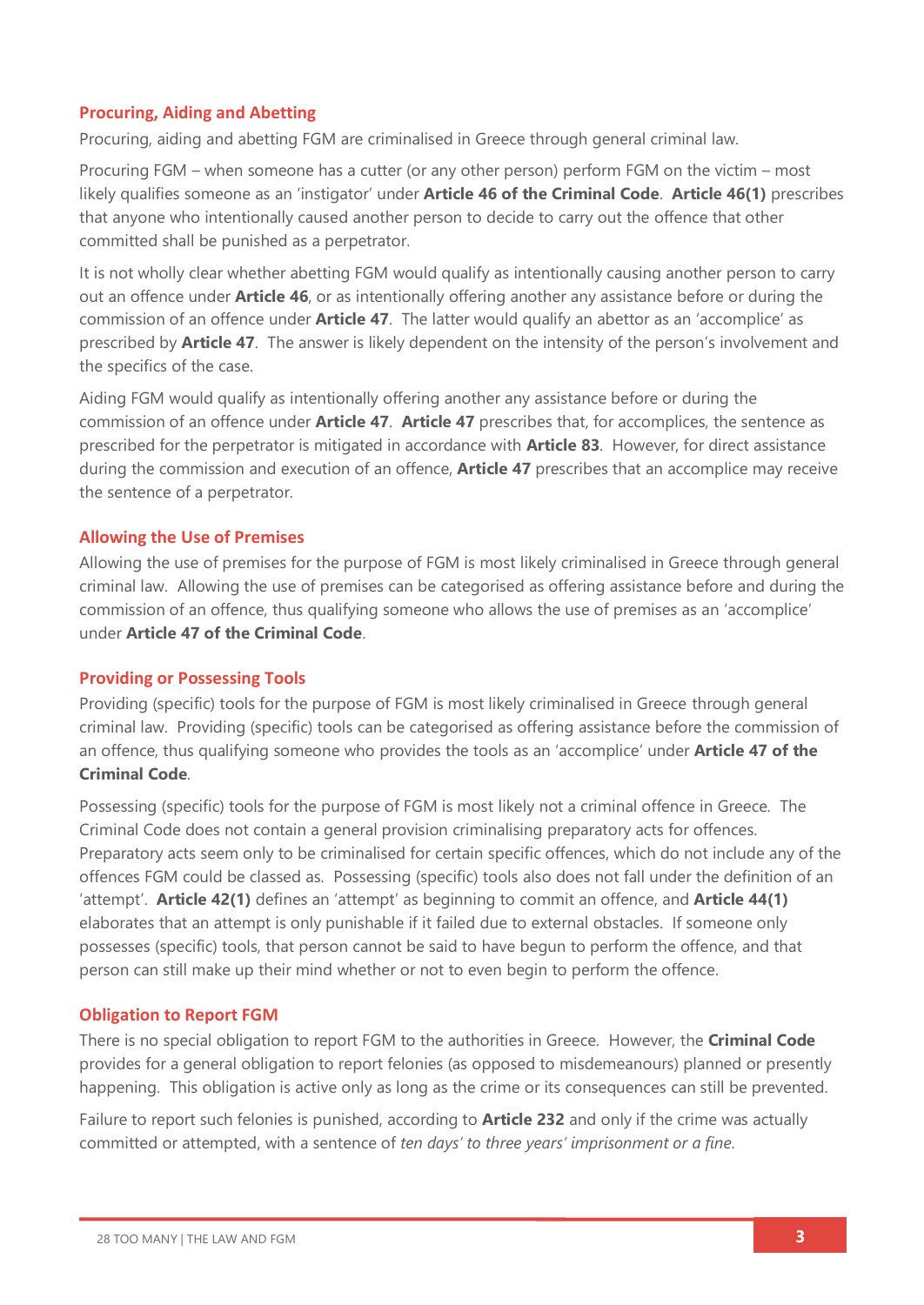Also, according to **Article 231**, in conjunction with **Article 15**, if someone has a legal obligation to report a crime of FGM (or crimes in general), irrespective of whether it is a felony or a misdemeanour, and fails to do so, they may be punished with a sentence of *ten days' to three years' imprisonment or a fine*. Persons who have such an obligation are, for example, a police officer that is aware of the crime or a parent or legal guardian of a child that has undergone FGM.

Furthermore, in the case of a conflict between the abovementioned legal obligation to report a crime of FGM and professional secrecy (i.e. for a doctor or a lawyer), **Article 371(4)** prescribes that the intent to fulfil a duty or safeguard a justified essential interest, public or of another, which could not otherwise be safeguarded against, is a justification for breaching said professional secrecy. One could argue that reporting FGM would be safeguarding a public interest and reporting a planned FGM would definitely safeguard the interest of another; thus, such professionals will not be barred from reporting the crime by their obligation to professional secrecy.

### **Medicalised FGM**

Medicalised FGM is criminalised in Greece under general criminal law through **Articles 308, 309, 310, 311 and 312 of the Criminal Code**.

There is no specific provision on medicalised FGM in the Criminal Code, nor one on malpractice by a licensed medical professional or medical quackery.

### **Extraterritoriality**

The **Criminal Code** extends extraterritorial application of Greek criminal law to FGM committed abroad, but always under the requirement of double criminality.

**Article 6(1)** prescribes that Greek criminal law shall apply to offences committed abroad by persons with Greek nationality if that offence is also punishable under the laws of the country in which it was committed.

**Article 7(1)** prescribes that Greek criminal law shall apply to offences committed abroad by anyone against a person with Greek nationality if that offence is also punishable under the laws of the country in which it was committed.

**Article 8** lists a number of offences to which Greek criminal law applies regardless of double criminality. FGM is not included.

### **Penalties**

There are differing penalties in Greece for FGM and offences related to it, depending on the consequences of a specific instance of FGM.

- **Article 308 of the Criminal Code** prescribes a sentence of *up to two years' imprisonment or a fine* for inflicting bodily harm.
- **Article 310(1)** (in conjunction with **Article 53 of the Criminal Code**) prescribes a sentence of *one- to five-years' imprisonment* if the bodily harm finally resulted in grievous bodily harm.
- **Article 311** (in conjunction with **Article 52**) prescribes a sentence of *five- to ten-years' imprisonment* if the bodily harm finally resulted in death.
- **Article 312(1)(a)** (in conjunction with **Article 53**) prescribes a sentence of *one- to five-years' imprisonment* if the bodily harm was inflicted on a minor.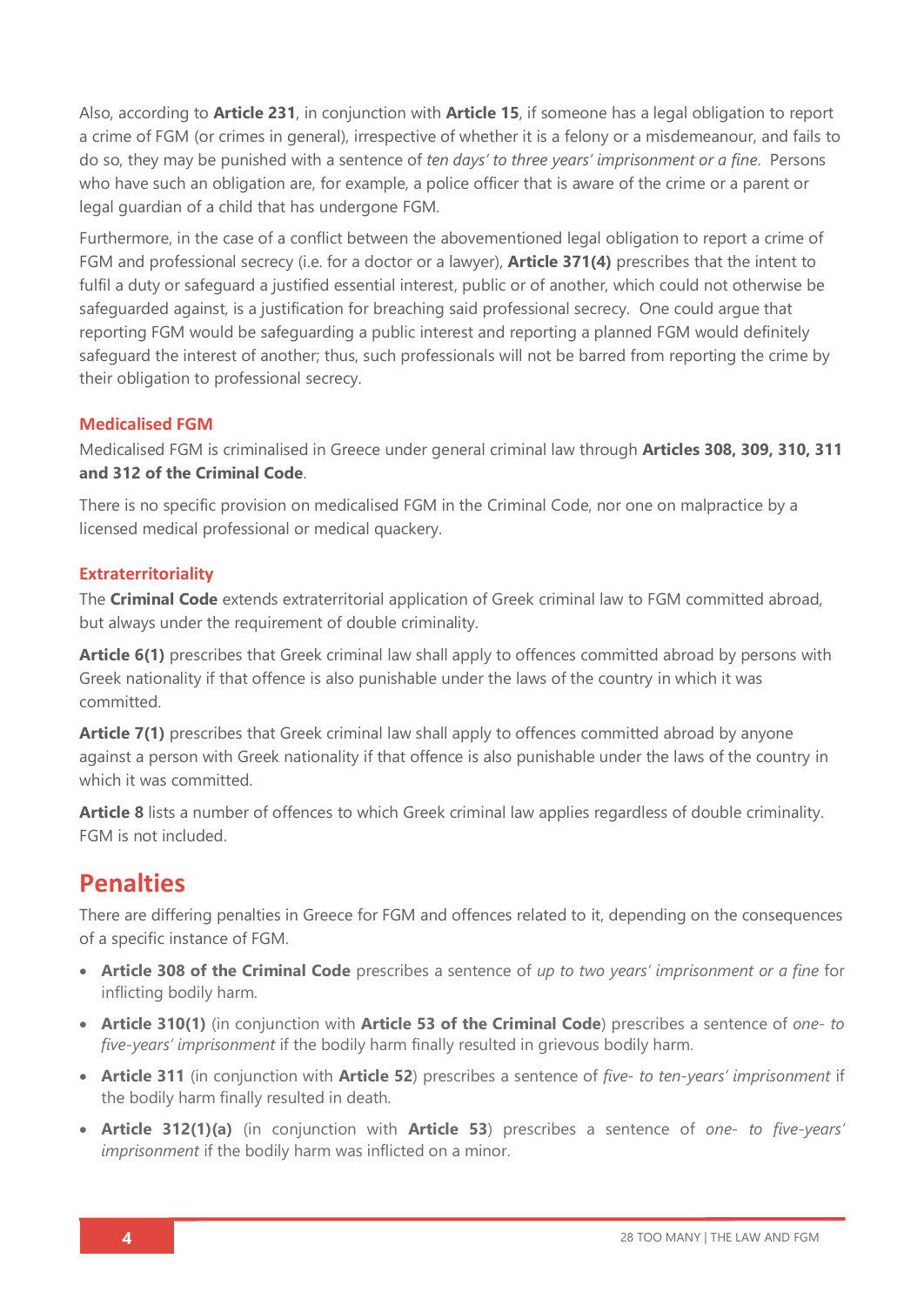- **Article 309** prescribes a sentence of *up to three years' imprisonment or a fine* for inflicting dangerous bodily harm.
- **Article 312(1)(b)** (in conjunction with **Article 53**) prescribes a sentence of *two- to five-years' imprisonment* if the dangerous bodily harm was inflicted on a minor.
- **Article 310(2)** (in conjunction with **Article 53**) prescribes a sentence of *two- to five-years' imprisonment* for unintentionally inflicting grievous bodily harm and (in conjunction with **Article 52**) a sentence of *fiveto fifteen-years' imprisonment* for intentionally inflicting grievous bodily harm.
- **Article 311** (in conjunction with **Article 52**) prescribes a sentence of *five- to fifteen-years' imprisonment*, if the bodily harm resulted in death while the perpetrator had the intention of causing grievous bodily harm.
- **Article 312(1)(c)** (in conjunction with **Article 53**) prescribes a sentence of *three- to five-years' imprisonment* if the bodily harm of a minor finally resulted in grievous bodily harm, while also prescribing (in conjunction with **Article 52**) a sentence of *five- to fifteen-years' imprisonment* if the grievous bodily harm was inflicted on a minor intentionally.
- **Article 312(1)(d)** (in conjunction with **Article 52**) prescribes a sentence of *five- to fifteen-years' imprisonment* if the bodily harm of a minor resulted in death.
- **Article 315** prescribes a sentence of *imprisonment* if anyone persuades a woman to have her genitals mutilated. Imprisonment in this regard is a term for *not less than ten days or more than five years* (**Article 53**).

Someone who instigated FGM – for example, by procuring FGM – would be punished as a perpetrator as prescribed by **Article 46(1)**.

**Article 47** prescribes that, for direct assistance, an accomplice may be punished as a perpetrator, but for any other sort of assistance an accomplice will receive a reduced sentence under **Article 83**. **Article 83(b)** prescribes that sentences of at least ten years' imprisonment will be reduced to *two- to eight-years' imprisonment*. **Article 83(c)** prescribes that sentences of five- to fifteen-years' imprisonment will be reduced to *one- to eight-years' imprisonment*. **Article 83(d)** prescribes that sentences of up to ten years' imprisonment will be reduced to *one- to six-years' imprisonment*. Article 83(e) prescribes that any other sentences shall be freely reduced to *at least the minimum prescribed by law*. Also, if the law provides for both a sentence of imprisonment and a fine for a crime, the judge may apply only the sentence of the fine on the accomplice.

If a medical professional performs or assists in performing FGM, they may additionally be prohibited from practising their profession for a period of one month to two years, if they are sentenced to at least two years' imprisonment as prescribed by **Article 65(1)**.

## **Protection**

### **Protecting Uncut Girls and Women**

Uncut girls can be protected through child protection laws in general civil law. **Article 1532 of the Greek Civil Code** prescribes that, if parents misuse their parental responsibility or fail to perform their parental responsibility properly, a court may, on the request of the other parent or the child's next of kin or the prosecutor, order any appropriate measure. **Article 1532(f)** prescribes that misuse of parental responsibility shall in particular exist if the parent is convicted, by a final court decision, for domestic violence or crimes against sexual freedom. However, this is not an exhaustive definition and it is likely that the imminent danger of such a crime would also qualify as a misuse of parental responsibility.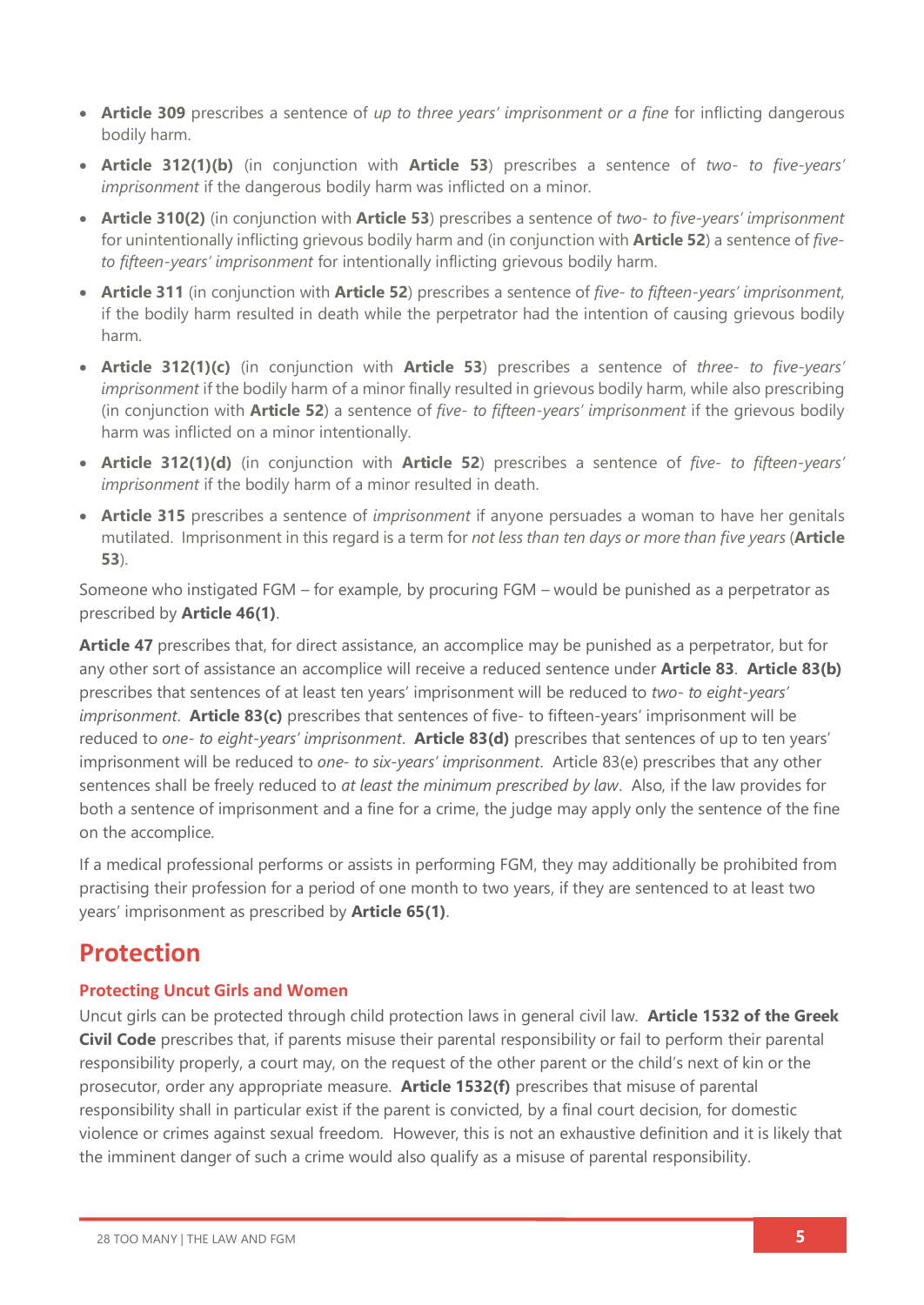### **Government Obligations**

The **Greek National Plan of Action to Prevent and Eliminate FGM** was developed in 2009 and included raising community awareness, educating and empowering religious and community stakeholders, providing training for health professionals, investigating legal actions and establishing consultancy services in Greece concerning FGM, but it expired, since it was not adopted by any Greek authority.

Nevertheless, the **National Action Plan for Reproductive & Sexual Health for the period 2008–2012**  includes the right to be protected from FGM as one of the '12 sexual and reproductive rights' in Greece.<sup>5</sup>

**Section 2 of the National Action Plan on Gender Equality** for the period 2016 to 2020 (the *NAPGE*) by the General Secretariat for Gender Equality (the *GSGE*), an independent government agency in Greece, prescribes measures to combat violence against women, including implementing and reviewing the existing legislation (**Section 2(i)**), providing holistic support for victims of gender violence (**Section 2(ii)**), raising awareness (**Section 2(iii)**), monitoring gender violence (**Section 2(iv)**), and coordinating and evaluating implemented NAPGE 2016–2020 policies (**Section 2(v)**). 6

There is a new action plan in force, the **National Action Plan on Gender Equality for the period 2021 to 2025** (the *NAPGE*), also edited by the GSGE and published in November 2021. This action plan sets first in its list of priorities measures to combat violence against women, including a specific provision under **Action 1.4.2**, among others, to prevent and combat FGM. Measures include an annual information-andawareness-raising campaign on each form of violence against women prescribed under Action 1.4.2, meetings with target groups regarding FGM (and early marriage), with the aim of eliminating such forms of gender-based violence and raising awareness on the sexual and reproductive rights of female refugees, migrants and asylum-seekers and their children.

The GSGE implemented the **Greek Awareness Raising Campaign** as part of the national programme combatting violence against women for the period 2009 to 2013. The GSGE also operates a 24-hour hotline to provide immediate assistance to victims of domestic abuse.<sup>7</sup>

**Article 5(1) of the Law 3727/2008 on the Protection of Children against Sexual Exploitation and Abuse** prescribes that persons working in the recruitment, education or awareness-raising fields who have regular contact with children must spread awareness regarding the protection and rights of children among persons working with children in the areas of education, health, sports, cultural and leisure activities, social protection and justice.

**Article 9(1) of the Optional Protocol for the Protection of the Rights of the Child in Law 3625/2007**  prescribes that Greece has an obligation to implement laws, administrative measures, social policies and preventive programmes in order to protect children who are vulnerable to violent practices.

# **Implementation of The Law**

### **Court Cases**

There are few Greek court cases in relation to FGM known to 28 Too Many

Pursuant to **decision no. 419/2014 of the Administrative Court of Appeals of Athens** (published at Nomos Database), the Court temporarily suspended the decision of return of a Kenyan woman along with her three minor children to her homeland, based on the high possibility of them suffering irreparable harm 'consisting of exposure to risk of their physical integrity'.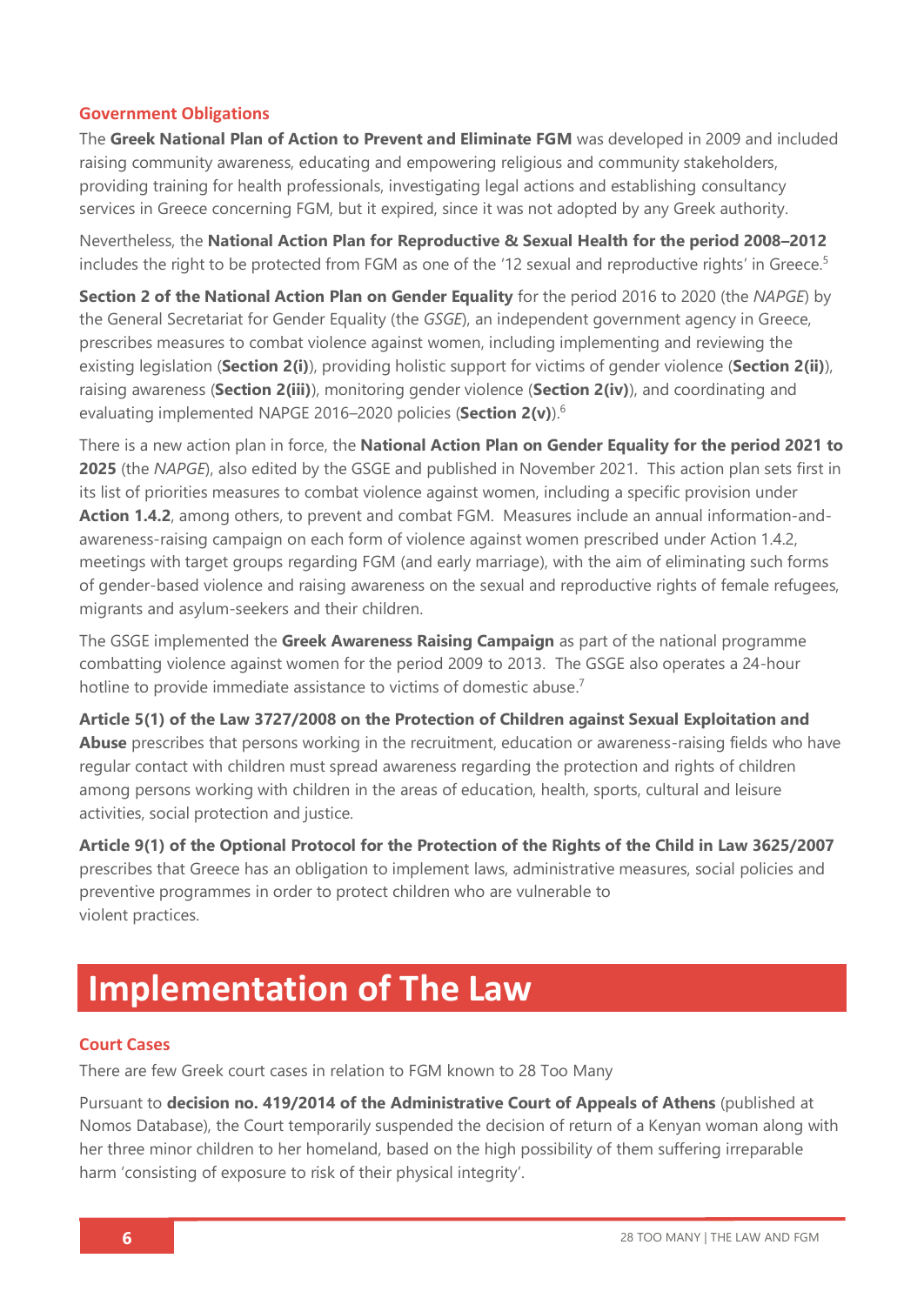# **Conclusions and Recommendations**

### **Conclusions**

FGM is **not explicitly criminalised** in Greece through a specific law, provision or governmental declaration. However, there is another provision in relation to FGM, concerning convincing women to undergo FGM, which is *ex officio* prosecuted; Greece has ratified conventions condemning FGM, including the Istanbul Convention; and general criminal law does implicitly apply to the practice. 'Genital mutilation' is not further defined in the law; therefore, it is not clear whether all **types of FGM** are covered.

**Procuring, aiding and abetting** FGM are criminalised in Greece through general criminal law.

There is no **obligation to report** FGM to the authorities in Greece.

The Criminal Code extends **extraterritorial application** of Greek criminal law to FGM committed abroad, but always under the requirement of double criminality.

### **Recommendations**

We recommend that Greece issue a governmental declaration confirming the application of criminal law to FGM, including a definition of 'FGM' that corresponds to the WHO's and specifying that FGM is a criminal offence if performed on a woman or girl of any age.

We recommend that Greece instate an obligation for (at least) relevant professionals and institutions to report cases of FGM and cases where there are reasonable grounds to believe that FGM may be committed imminently.

We also recommend that Greece remove the requirement of double criminality for extraterritorial application in cases where FGM has been committed abroad and either the perpetrator or the victim has Greek nationality or is a habitual resident of Greece.

Finally, we recommend that Greece instate a system similar to the British Female Genital Mutilation Protection Orders to guarantee the efficient protection of girls and women at risk of FGM and other harmful traditional practices.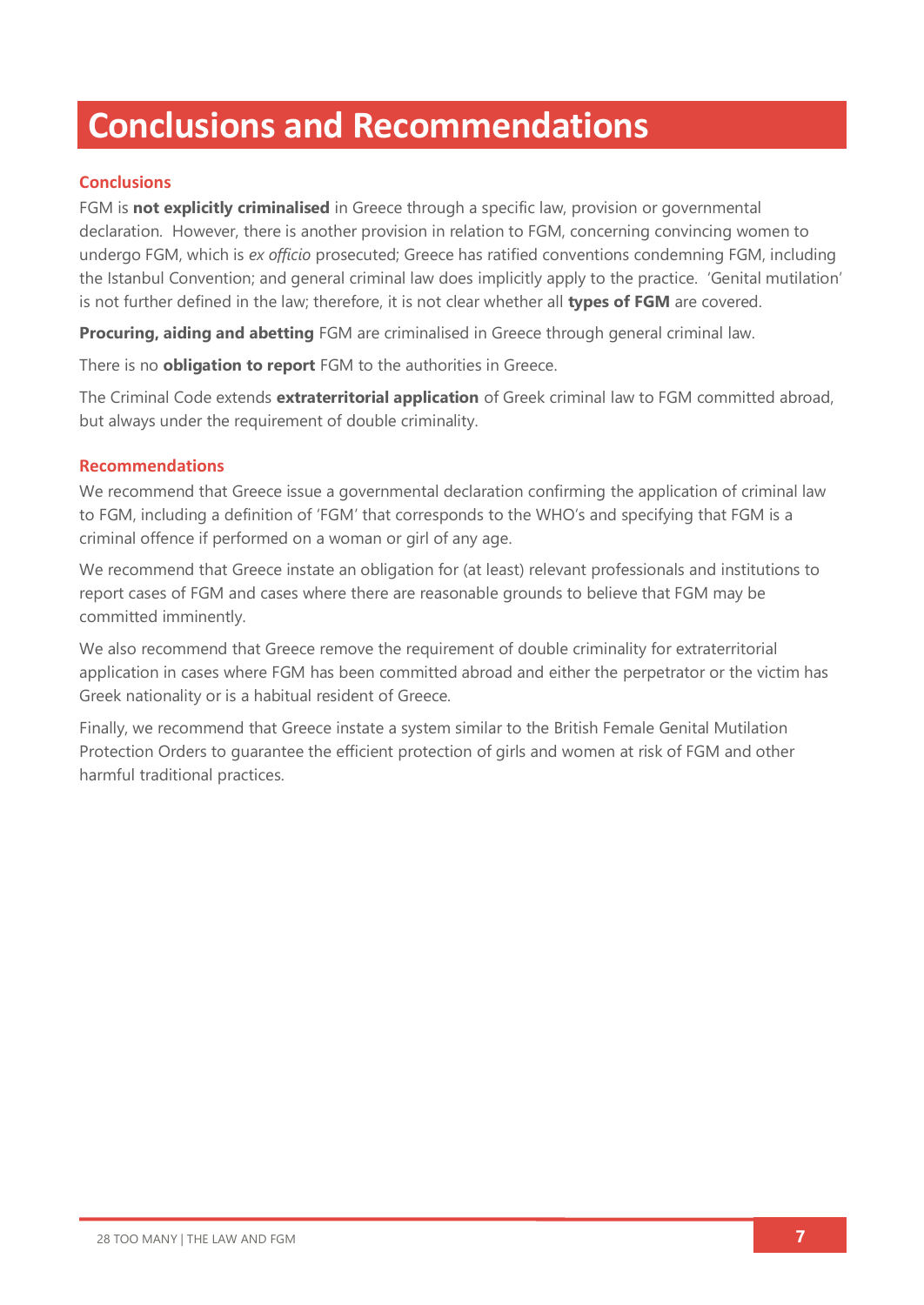# **Appendix I: International and Regional Treaties**

| <b>GREECE</b>                                                                                                     | <b>Signed</b>        | Ratified/<br><b>Acceded</b> | <b>Reservations on</b><br>reporting? |  |  |
|-------------------------------------------------------------------------------------------------------------------|----------------------|-----------------------------|--------------------------------------|--|--|
| <b>International</b>                                                                                              |                      |                             |                                      |  |  |
| <b>International Covenant on Civil &amp; Political Rights</b><br>$(1966)$ $(ICCPR)^8$                             | $\times$             | $\checkmark$<br>1997        | No                                   |  |  |
| <b>International Covenant on Economic, Social &amp;</b><br>Cultural Rights (1966) (ICESCR) <sup>9</sup>           | $\times$             | $\checkmark$<br>1985        | No                                   |  |  |
| <b>Convention on the Elimination of All forms of</b><br>Discrimination Against Women (1979) (CEDAW) <sup>10</sup> | $\checkmark$<br>1982 | $\checkmark$<br>1983        | No                                   |  |  |
| Convention on the Rights of the Child (1989) (CRC) <sup>11</sup>                                                  | $\checkmark$<br>1990 | $\checkmark$<br>1993        | No                                   |  |  |
| <b>Regional</b>                                                                                                   |                      |                             |                                      |  |  |
| <b>Istanbul Convention</b> <sup>12</sup>                                                                          | $\checkmark$<br>2011 | $\checkmark$<br>2018        | Yes*                                 |  |  |
| European Convention on Human Rights <sup>13</sup>                                                                 | $\checkmark$<br>1950 | $\checkmark$<br>1974        | No                                   |  |  |

*\* The Hellenic Republic reserves the right in accordance with Article 78, paragraph 2, of the Convention, not to apply paragraphs 1.e, 3 and 4 of Article 44 of the convention.*

**'Signed'**: a treaty is signed by countries following negotiation and agreement of its contents.

**'Ratified'**: once signed, most treaties and conventions must be ratified (i.e. approved through the standard national legislative procedure) to be legally effective in that country.

**'Acceded'**: when a country ratifies a treaty that has already been negotiated by other states.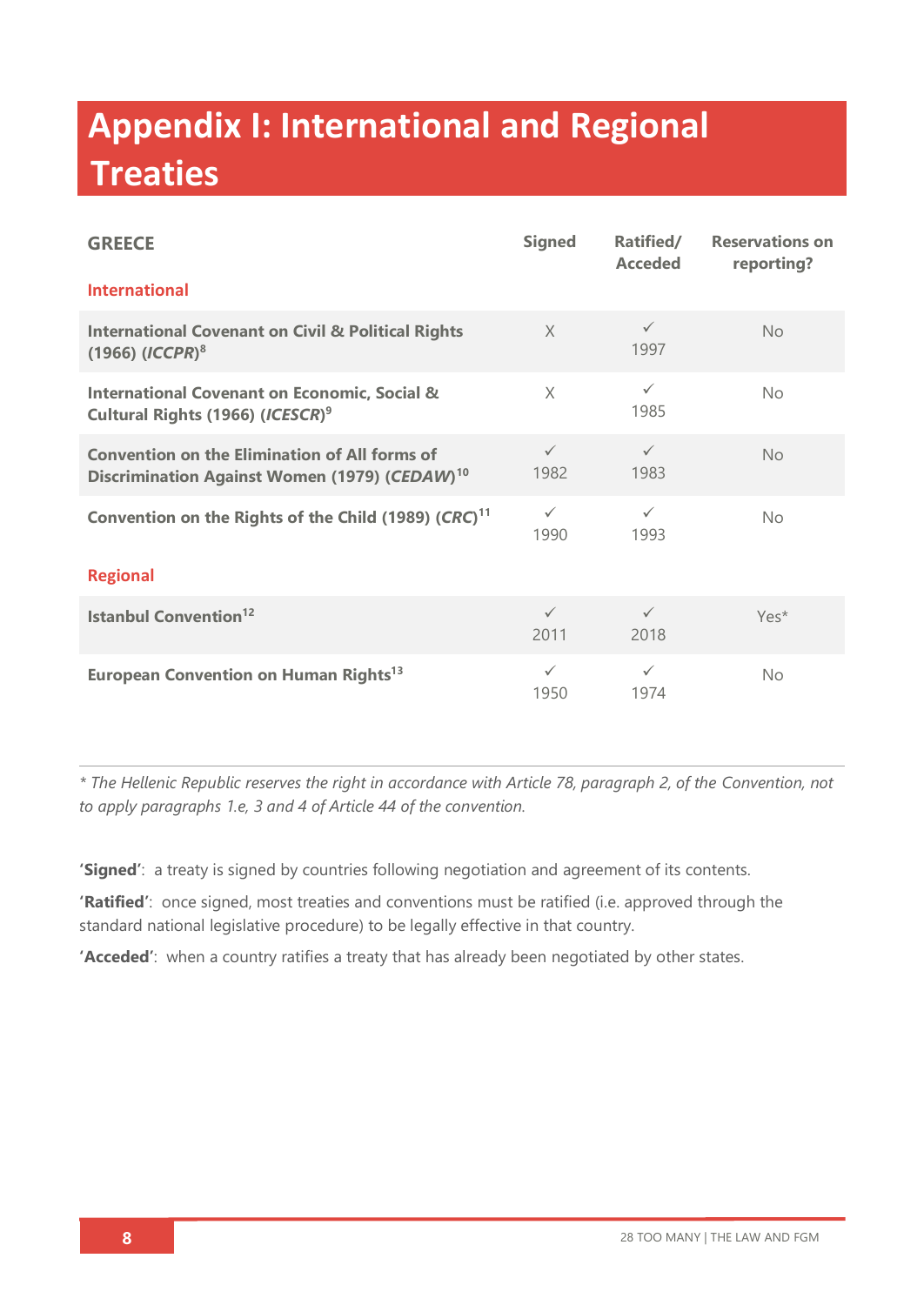# **Appendix II: National Laws**

## **Criminal Code**

### **Art. 6**

- 1) Οι ελληνικοί ποινικοί νόμοι εφαρμόζονται και για πράξη που χαρακτηρίζεται από αυτούς ως κακούργημα ή πλημμέλημα και τελέστηκε στην αλλοδαπή από ημεδαπό, αν αυτή, με τα συγκεκριμένα χαρακτηριστικά της, είναι αξιόποινη και κατά τους νόμους της χώρας στην οποία τελέστηκε ή αν διαπράχθηκε σε πολιτειακά ασύντακτη χώρα.
- 2) Η ποινική δίωξη ασκείται και εναντίον αλλοδαπού, ο οποίος κατά την τέλεση της πράξης ήταν ημεδαπός. Επίσης ασκείται και εναντίον εκείνου που απέκτησε την ελληνική ιθαγένεια μετά την τέλεση της πράξης.
- 3) Στα πλημμελήματα, ακόμη και όταν διώκονται αυτεπαγγέλτως, οι διατάξεις των προηγούμενων παραγράφων εφαρμόζονται μόνο εφόσον υπάρχει έγκληση του παθόντος ή αίτηση της Κυβέρνησης της χώρας όπου τελέστηκε το πλημμέλημα.

### **Art. 7**

- 1) Οι ελληνικοί ποινικοί νόμοι εφαρμόζονται και κατά αλλοδαπού για πράξη που τελέστηκε στην αλλοδαπή και χαρακτηρίζεται από αυτούς ως κακούργημα ή πλημμέλημα, αν η πράξη αυτή στρέφεται εναντίον Έλληνα πολίτη και είναι αξιόποινη, με τα συγκεκριμένα χαρακτηριστικά της, και κατά τους νόμους της χώρας όπου τελέστηκε ή αν διαπράχθηκε σε πολιτειακά ασύντακτη χώρα. Ως Έλληνας πολίτης για την εφαρμογή του προηγούμενου εδαφίου λογίζεται και το κυοφορούμενο που θα αποκτήσει με τη γέννησή του την ελληνική ιθαγένεια, καθώς και τα νομικά πρόσωπα που εδρεύουν στην ημεδαπή.
- 2) Η διάταξη της παρ. 3 του προηγούμενου άρθρου έχει και εδώ εφαρμογή.

### **Art. 46**

- 1) Με την ποινή του αυτουργού τιμωρείται όποιος με πρόθεση προκάλεσε σε άλλον την απόφαση να εκτελέσει την άδικη πράξη που διέπραξε.
- 2) Όποιος με πρόθεση προκάλεσε σε άλλον την απόφαση να τελέσει κάποιο έγκλημα, με σκοπό να τον καταλάβει ενώ αποπειράται να τελέσει το έγκλημα ή ενώ επιχειρεί αξιόποινη προπαρασκευαστική του πράξη και με τη θέληση να τον ανακόψει από την αποπεράτωση του εγκλήματος, τιμωρείται με την ποινή του αυτουργού μειωμένη στο μισό.

### **Art. 47**

Όποιος, εκτός από την περίπτωση της παραγράφου 1 του προηγούμενου άρθρου, πρόσφερε με πρόθεση σε άλλον οποιαδήποτε συνδρομή πριν από την τέλεση ή κατά την τέλεση της άδικης πράξης που διέπραξε, τιμωρείται με μειωμένη ποινή (άρθρο 83). Το δικαστήριο μπορεί να επιβάλει την ποινή του αυτουργού, αν ο υπαίτιος προσφέρει άμεση συνδρομή κατά την τέλεση και στην εκτέλεση της πράξης, θέτοντας το αντικείμενο της προσβολής στη διάθεση του φυσικού αυτουργού.

### **Art. 52**

- 1) Η κάθειρξη είναι πρόσκαιρη και κατ' εξαίρεση, εφόσον ο νόμος το ορίζει ρητά, ισόβια.
- 2) Η διάρκεια της πρόσκαιρης κάθειρξης δεν υπερβαίνει τα δεκαπέντε έτη ούτε είναι κατώτερη των πέντε ετών.

### **Art. 53**

Η διάρκεια της φυλάκισης δεν υπερβαίνει τα πέντε έτη ούτε είναι κατώτερη των δέκα ημερών.

### **Art. 65**

1) Αν ο υπαίτιος διέπραξε έγκλημα με βαριά παράβαση των καθηκόντων του επαγγέλματός του, για την άσκηση του οποίου απαιτείται ειδική άδεια της αρχής, και εφόσον του επιβλήθηκε ποινή στερητική της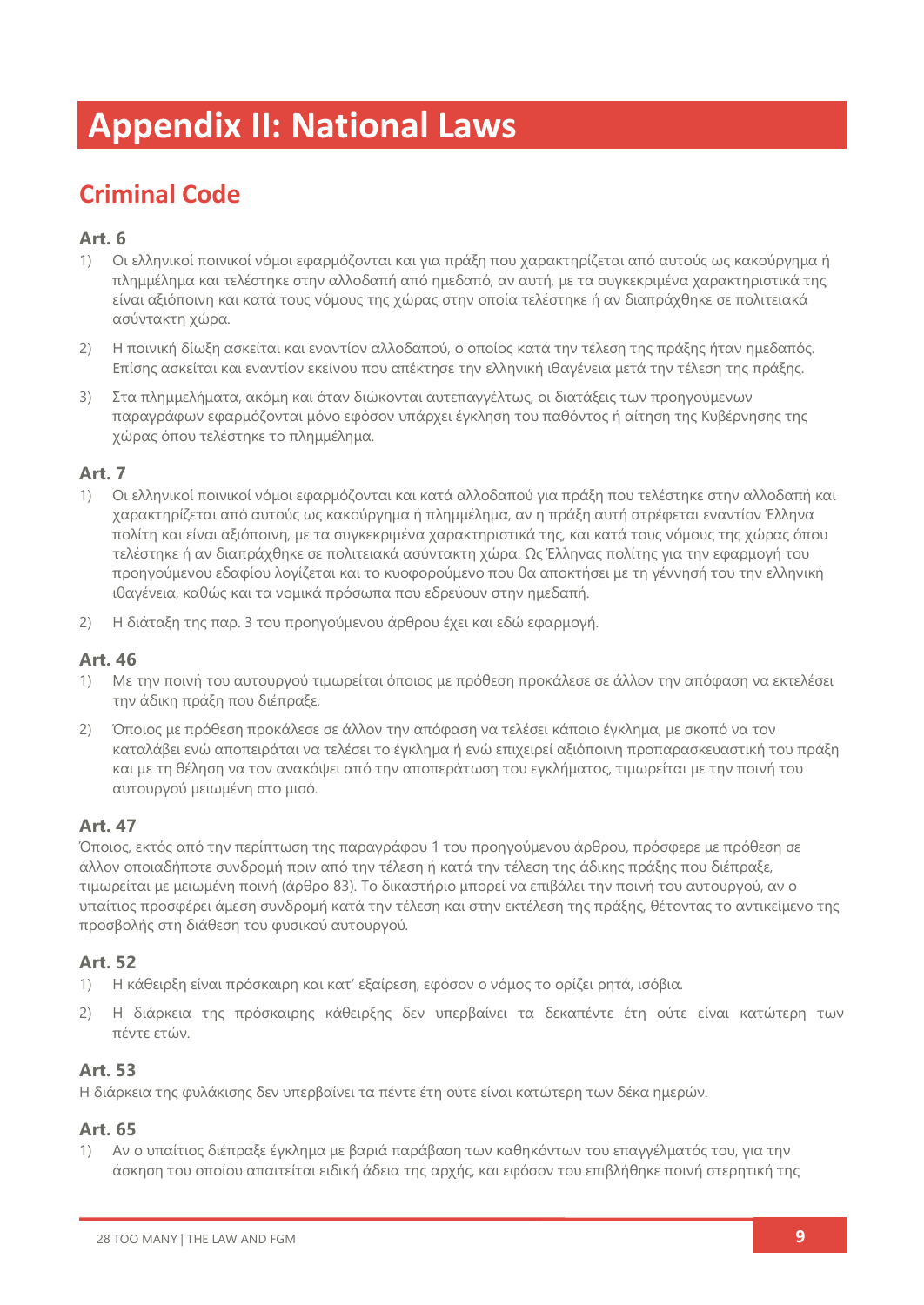ελευθερίας τουλάχιστον δύο ετών, το δικαστήριο μπορεί να απαγορεύσει την άσκηση του επαγγέλματος αυτού για χρονικό διάστημα από ένα μήνα έως δύο έτη.

2) Η απαγόρευση άσκησης επαγγέλματος αρχίζει μόλις η απόφαση γίνει αμετάκλητη και η διάρκειά της, εφόσον ο δράστης κρατείται, υπολογίζεται από την επομένη της ημέρας κατά την οποία απολύεται από τη φυλακή.

### **Art. 83**

Όπου στον νόμο προβλέπεται μειωμένη ποινή χωρίς άλλο προσδιορισμό, το πλαίσιό της καθορίζεται ως εξής: α) αντί για την ποινή της ισόβιας κάθειρξης, επιβάλλεται κάθειρξη, β) αντί για την ποινή της κάθειρξης τουλάχιστον δέκα ετών, επιβάλλεται φυλάκιση τουλάχιστον δύο ετών ή κάθειρξη έως οκτώ έτη, γ) αντί για την ποινή της κάθειρξης, επιβάλλεται φυλάκιση τουλάχιστον ενός έτους ή κάθειρξη έως οκτώ έτη, δ) αντί για την ποινή της κάθειρξης έως δέκα έτη επιβάλλεται φυλάκιση τουλάχιστον ενός έτους ή κάθειρξη έως έξι έτη, δ) σε κάθε άλλη περίπτωση, ο δικαστής μειώνει την ποινή ελεύθερα έως το ελάχιστο όριό της. Αν ο νόμος προβλέπει σωρευτικά ποινή φυλάκισης και χρηματική ποινή, μπορεί να επιβληθεί και μόνο η τελευταία.

### **Art. 231**

- 1) Όποιος εν γνώσει ματαιώνει τη δίωξη άλλου για κακούργημα ή πλημμέλημα που διέπραξε τιμωρείται με φυλάκιση έως τρία έτη ή χρηματική ποινή.
- 2) Η υπόθαλψη μένει ατιμώρητη αν ο υπαίτιος την τέλεσε υπέρ κάποιου οικείου του.

### **Art. 232**

- 1) Όποιος, ενώ έμαθε με τρόπο αξιόπιστο ότι μελετάται κακούργημα ή ότι άρχισε ήδη η εκτέλεσή του, και σε χρόνο τέτοιον ώστε να μπορεί ακόμα να προληφθεί η τέλεση ή το αποτέλεσμά του, παραλείπει να το αναγγείλει εγκαίρως στην αρχή, τιμωρείται, αν το κακούργημα τελέστηκε ή έγινε απόπειρά του, με φυλάκιση έως τρία έτη ή χρηματική ποινή.
- 2) Η παράλειψη αυτή μένει ατιμώρητη αν η αναγγελία στην αρχή θα αφορούσε πρόσωπο οικείο εκείνου που την παρέλειψε.

### **Art. 308**

- 1) Όποιος προξενεί σε άλλον σωματική κάκωση ή βλάβη της υγείας του τιμωρείται με φυλάκιση έως δύο έτη ή χρηματική ποινή. Αν η κάκωση ή βλάβη της υγείας που του προξένησε είναι εντελώς ελαφρά, τιμωρείται με χρηματική ποινή ή παροχή κοινωφελούς εργασίας.
- 2) Για τη δίωξη της πράξης της προηγούμενης παραγράφου απαιτείται έγκληση, εκτός αν ο παθών είναι υπάλληλος και η πράξη τελέστηκε κατά την εκτέλεση της υπηρεσίας του ή για λόγους σχετικούς με την εκτέλεσή της ή υπάλληλος του πλειστηριασμού κατά τη διαδικασία της αναγκαστικής εκτέλεσης και η πράξη τελέσθηκε με αφορμή τον πλειστηριασμό, οπότε η δίωξη είναι αυτεπάγγελτη.
- 3) Η σωματική βλάβη της παραγράφου 1 δεν είναι άδικη, όταν επιχειρείται με τη συναίνεση του παθόντος και δεν προσκρούει στα χρηστά ήθη.
- 4) Ο υπαίτιος της πράξης της παραγράφου 1 είναι δυνατό να απαλλαγεί από κάθε ποινή αν παρασύρθηκε στην πράξη από δικαιολογημένη αγανάκτηση, εξαιτίας μιας αμέσως προηγούμενης πράξης που τέλεσε ο παθών εναντίον του ή ενώπιόν του και που ήταν ιδιαίτερα σκληρή ή βάναυση.

### **Art. 309**

Αν η πράξη του προηγούμενου άρθρου τελέστηκε με τρόπο που μπορούσε να προκαλέσει στον παθόντα κίνδυνο ζωής ή βαριά σωματική βλάβη, επιβάλλεται φυλάκιση έως τρία έτη.

### **Art. 310**

- 1) Αν η πράξη του άρθρου 308 είχε ως επακόλουθο τη βαριά σωματική βλάβη επιβάλλεται φυλάκιση τουλάχιστον ενός έτους.
- 2) Όποιος προκαλεί σε άλλον βαριά σωματική βλάβη τιμωρείται με φυλάκιση τουλάχιστον δύο ετών. Aν επεδίωκε την πρόκληση της βαριάς σωματικής βλάβης, τιμωρείται με κάθειρξη.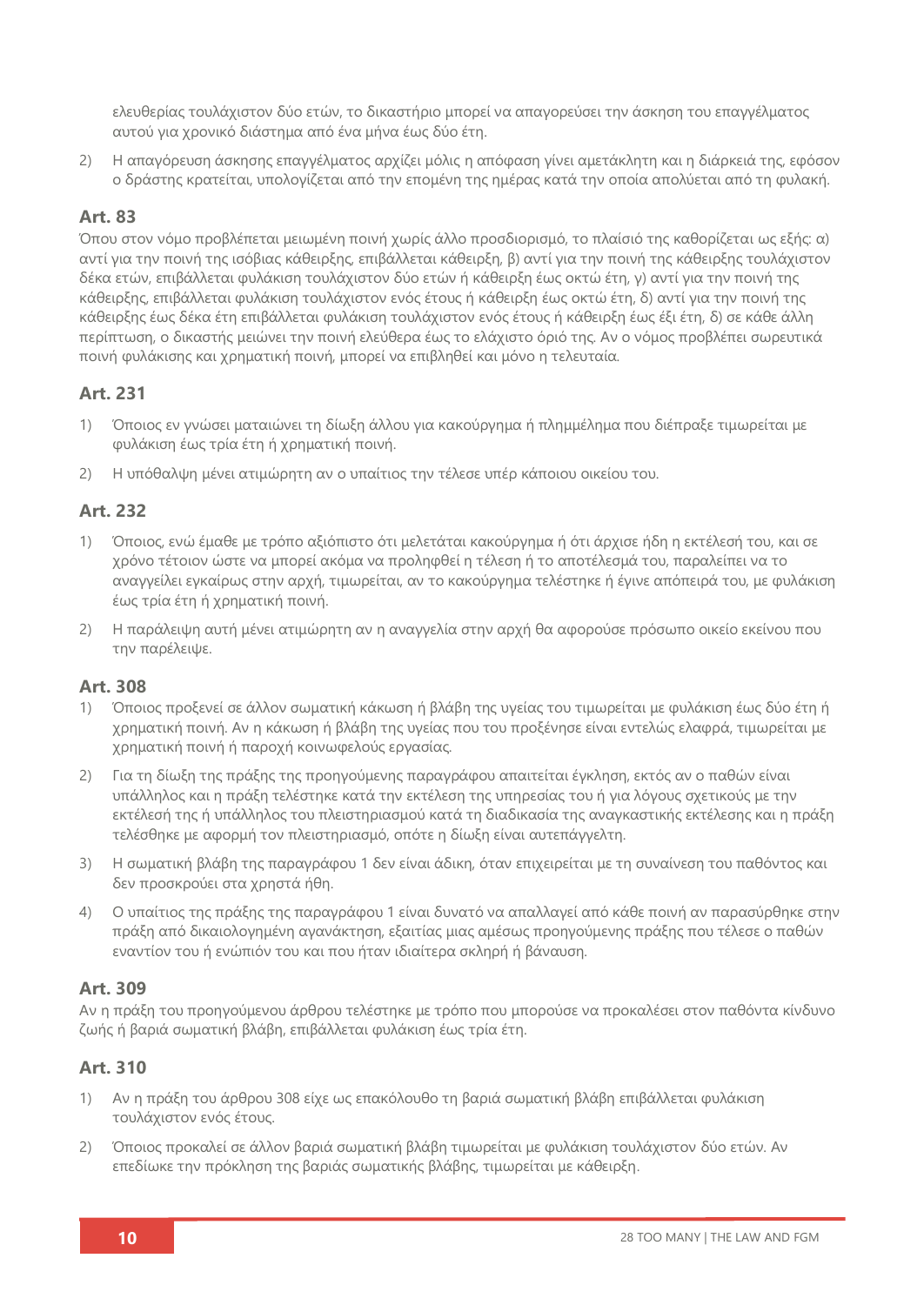3) Βαριά σωματική βλάβη υπάρχει ιδίως αν η πράξη προξένησε στον παθόντα κίνδυνο ζωής ή βαριά και μακροχρόνια αρρώστια ή σοβαρό ακρωτηριασμό ή αναπηρία ή μόνιμη παραμόρφωση ή αν τον εμπόδισε σημαντικά και για πολύ χρόνο να χρησιμοποιεί το σώμα ή τη διάνοιά του.

### **Art. 311**

Αν η σωματική βλάβη είχε επακόλουθο το θάνατο του παθόντος, επιβάλλεται κάθειρξη έως δέκα έτη. Αν ο υπαίτιος επιδίωκε τη βαριά σωματική βλάβη του παθόντος επιβάλλεται κάθειρξη.

### **Art. 312**

- 1) Όποιος προκαλεί σωματική κάκωση ή βλάβη της υγείας σε ανήλικο ή σε πρόσωπο που δεν μπορεί να υπερασπίσει τον εαυτό του, εφόσον τα πρόσωπα αυτά βρίσκονται υπό την επιμέλεια ή την προστασία του δράστη βάσει νόμου, δικαστικής απόφασης ή πραγματικής κατάστασης, συνοικούν με τον δράστη ή έχουν μαζί του σχέση εργασίας ή υπηρεσίας, τιμωρείται:
	- α) για την πράξη του άρθρου 308 παρ. 1 εδάφιο α΄, με φυλάκιση τουλάχιστον ενός έτους,
	- β) για την πράξη του άρθρου 309, με φυλάκιση τουλάχιστον δύο ετών,
	- γ) για την πράξη του άρθρου 310 παρ. 1 εδ. α΄, με φυλάκιση τουλάχιστον τριών ετών και αν επεδίωκε την πρόκληση βαριάς σωματικής βλάβης, με κάθειρξη και
	- δ) για την πράξη του άρθρου 311, με κάθειρξη.
- 2) Οι ίδιες ποινές επιβάλλονται όταν η πράξη τελείται σε βάρος συζύγου κατά τη διάρκεια του γάμου ή σε βάρος συντρόφου κατά τη διάρκεια της συμβίωσης. Η τέλεση της πράξης σε βάρος εγκύου συνιστά επιβαρυντική περίπτωση.
- 3) Με την πρόκληση σωματικής βλάβης σε βάρος ανηλίκου κατά την παράγραφο 1 στοιχείο α΄ εξομοιώνεται και η τέλεση των πράξεων των προηγούμενων παραγράφων ενώπιον ανηλίκου.
- 4) Με την πρόκληση σωματικής βλάβης κατά την παράγραφο 1 στοιχείο γ΄ εξομοιώνεται και η μεθοδευμένη πρόκληση έντονου σωματικού πόνου ή σωματικής εξάντλησης επικίνδυνης για την υγεία, ή ψυχικού πόνου ικανού να επιφέρει σοβαρή ψυχική βλάβη, ιδίως με την παρατεταμένη απομόνωση σε βάρος των προσώπων της πρώτης παραγράφου.

### **Art. 315**

Όποιος καταπείθει γυναίκα να υποβληθεί σε ακρωτηριασμό των γεννητικών της οργάνων τιμωρείται με φυλάκιση.

### **Art. 371**

- 1) Κληρικοί, δικηγόροι και κάθε είδους νομικοί παραστάτες, συμβολαιογράφοι, γιατροί, μαίες, νοσοκόμοι, φαρμακοποιοί και άλλοι λειτουργοί ή επαγγελματίες, στους οποίους κάποιοι εμπιστεύονται συνήθως λόγω του επαγγέλματός τους ή της ιδιότητάς τους ιδιωτικά απόρρητα, καθώς και οι βοηθοί των προσώπων αυτών, οι οποίοι φανερώνουν ιδιωτικά απόρρητα, που τους τα εμπιστεύτηκαν ή που τα έμαθαν λόγω του επαγγέλματός τους ή της ιδιότητάς τους, τιμωρούνται με φυλάκιση έως ένα έτος ή χρηματική ποινή.
- 2) Με την ίδια ποινή τιμωρείται όποιος, λόγω του θανάτου κάποιου από τα πρόσωπα της πρώτης παραγράφου, γίνεται κάτοχος εγγράφων ή σημειώσεών του σχετικών με την άσκηση του επαγγέλματος ή του λειτουργήματός του και φανερώνει από αυτά ιδιωτικά απόρρητα.
- 3) Για την ποινική δίωξη απαιτείται έγκληση.
- 4) Η πράξη δεν είναι άδικη και μένει ατιμώρητη αν ο υπαίτιος απέβλεπε στην εκπλήρωση καθήκοντος ή στη διαφύλαξη δικαιολογημένου ουσιώδους συμφέροντος, δημόσιου ή του ίδιου ή κάποιου άλλου, το οποίο δεν μπορούσε να διαφυλαχθεί διαφορετικά.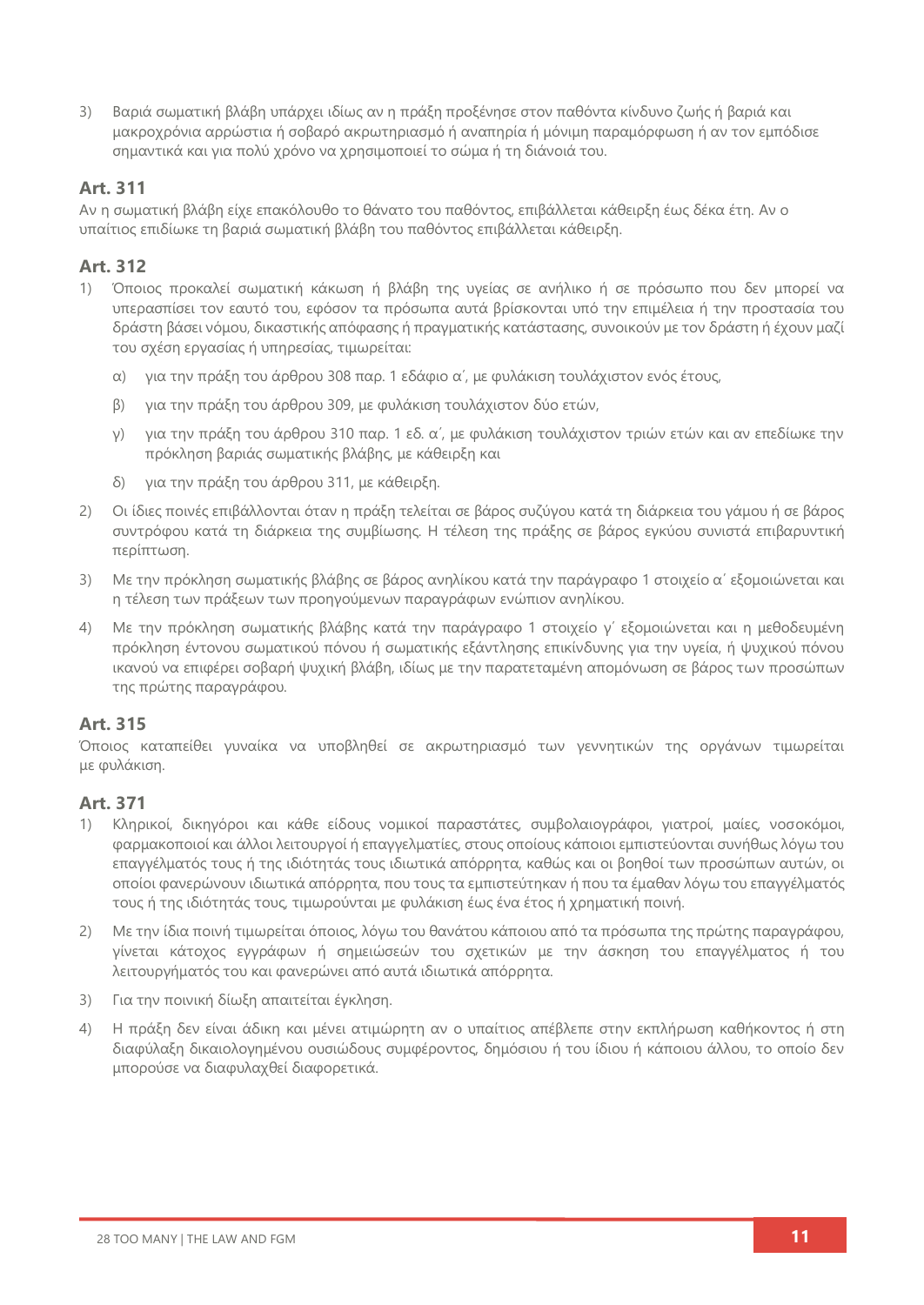## **Civil Code**

### **Art. 1532**

Αν ο πατέρας ή η μητέρα παραβαίνουν τα καθήκοντα που τους επιβάλλει το λειτούργημά τους για την επιμέλεια του προσώπου του τέκνου ή τη διοίκηση της περιουσίας του ή αν ασκούν το λειτούργημα αυτό καταχρηστικά ή δεν είναι σε θέση να ανταποκριθούν σε αυτό, το δικαστήριο μπορεί, εφόσον το ζητήσουν ο άλλος γονέας ή οι πλησιέστεροι συγγενείς του τέκνου ή ο εισαγγελέας, να διατάξει οποιοδήποτε πρόσφορο μέτρο.

Κακή άσκηση της γονικής μέριμνας συνιστούν ιδίως:α. η υπαίτια μη συμμόρφωση προς αποφάσεις και διατάξεις δικαστικών και εισαγγελικών αρχών που αφορούν το τέκνο ή προς την υπάρχουσα συμφωνία των γονέων για την άσκηση της γονικής μέριμνας, β. η διατάραξη της συναισθηματικής σχέσης του τέκνου με τον άλλο γονέα και την οικογένειά του και η με κάθε τρόπο πρόκληση διάρρηξης των σχέσεων του τέκνου με αυτούς, γ. η υπαίτια παράβαση των όρων της συμφωνίας των γονέων ή της δικαστικής απόφασης για την επικοινωνία του τέκνου με τον γονέα με τον οποίο δεν διαμένει και η με κάθε άλλο τρόπο παρεμπόδιση της επικοινωνίας, δ. η κακή άσκηση και η υπαίτια παράλειψη της άσκησης του δικαιώματος επικοινωνίας από τον δικαιούχο γονέα, ε. η αδικαιολόγητη άρνηση του γονέα να καταβάλει τη διατροφή που επιδικάστηκε στο τέκνο από το δικαστήριο ή συμφωνήθηκε μεταξύ των γονέων, στ. η καταδίκη του γονέα, με οριστική δικαστική απόφαση, για ενδοοικογενειακή βία ή για εγκλήματα κατά της γενετήσιας ελευθερίας ή για εγκλήματα οικονομικής εκμετάλλευσης της γενετήσιας ζωής.

Το δικαστήριο, στις περιπτώσεις του προηγούμενου εδαφίου, δύναται να αφαιρέσει από τον υπαίτιο γονέα την άσκηση της γονικής μέριμνας ή την επιμέλεια, ολικά ή μερικά, και να την αναθέσει αποκλειστικά στον άλλο γονέα, καθώς επίσης να διατάξει κάθε πρόσφορο μέτρο προς διασφάλιση του συμφέροντος του τέκνου. Αν συντρέχουν στο πρόσωπο και των δύο γονέων οι περιπτώσεις του δευτέρου εδαφίου, το δικαστήριο μπορεί να αναθέσει την πραγματική φροντίδα του τέκνου ή ακόμα και την επιμέλειά του ολικά ή μερικά σε τρίτο ή και να διορίσει επίτροπο.

Σε εξαιρετικά επείγουσες περιπτώσεις, εφόσον συντρέχουν οι προϋποθέσεις του πρώτου εδαφίου και επίκειται άμεσος κίνδυνος για τη σωματική ή την ψυχική υγεία του τέκνου, ο εισαγγελέας διατάσσει κάθε πρόσφορο μέτρο για την προστασία του, μέχρι την έκδοση της απόφασης του δικαστηρίου, στο οποίο πρέπει να απευθύνεται εντός ενενήντα ημερών, με δυνατότητα αιτιολογημένης παράτασης της προθεσμίας αυτής κατά ενενήντα επιπλέον ημέρες.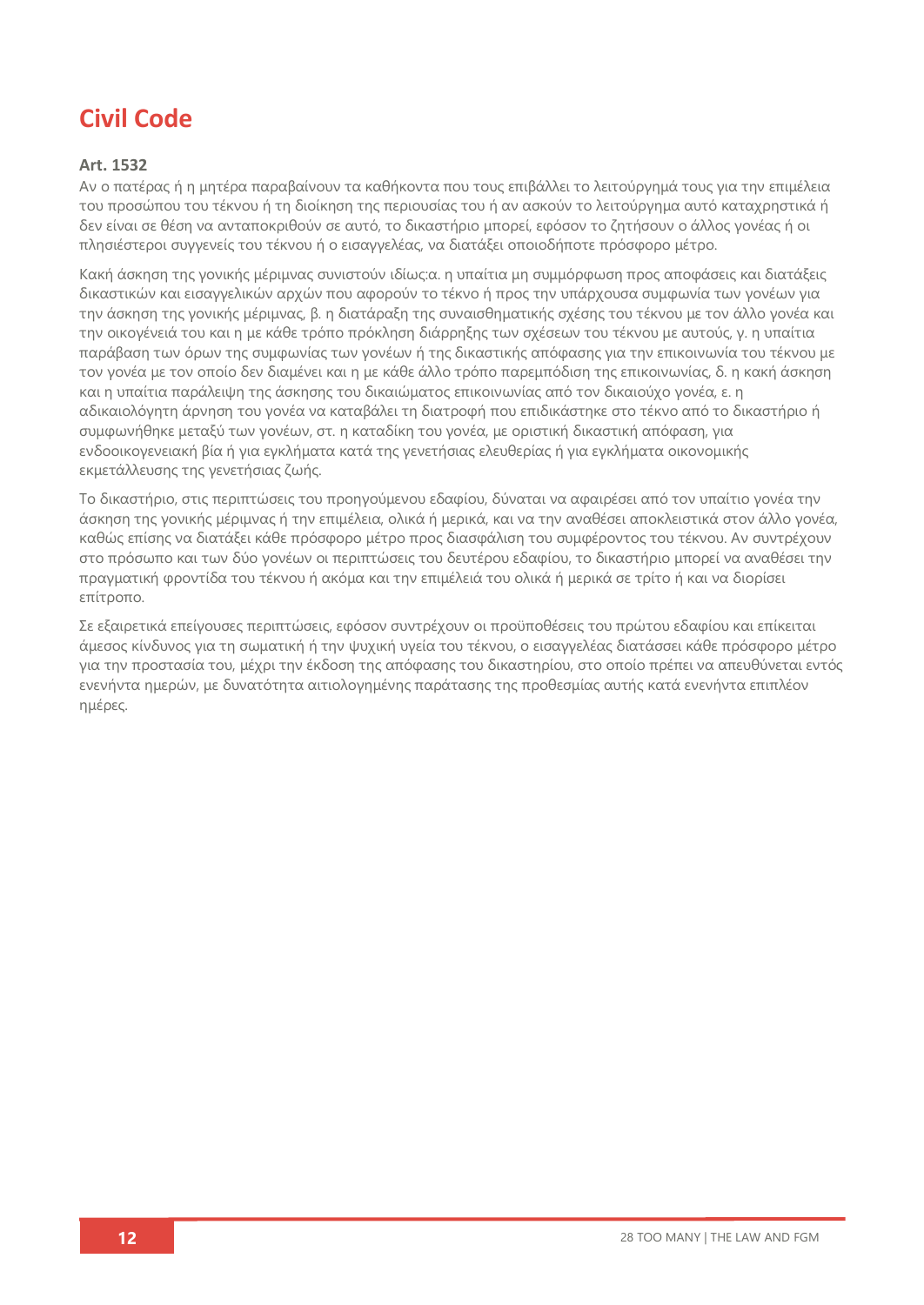- 1 Hellenic Statistical Authority (2020) *Estimated Population and Migration Flows*. Available at <https://www.statistics.gr/en/statistics/-/publication/SPO18/2020> (accessed 25 August 2021).
- 2 European Institute for Gender Equality (2013) *Current situation and trends of female genital mutilation in Greece*. Available at [https://eige.europa.eu/publications/current-situation-and-trends-female-genital-mutilation](https://eige.europa.eu/publications/current-situation-and-trends-female-genital-mutilation-greece)[greece](https://eige.europa.eu/publications/current-situation-and-trends-female-genital-mutilation-greece) (accessed 25 August 2021).
- 3 European Institute for Gender Equality (2018) *Female genital mutilation: How many girls are at risk in Greece?*  Available at <https://eige.europa.eu/publications/female-genital-mutilation-how-many-girls-are-risk-greece> (accessed 25 August 2021).
- 4 Council of Europe (2021) *Chart of signatures and ratifications of Treaty 210, Convention on preventing and combating violence against women and domestic violence*. Available at [https://www.coe.int/en/web/conventions/full-list/-/conventions/treaty/197/?module=signatures-by](https://www.coe.int/en/web/conventions/full-list/-/conventions/treaty/197/?module=signatures-by-treaty&treatynum=210)[treaty&treatynum=210](https://www.coe.int/en/web/conventions/full-list/-/conventions/treaty/197/?module=signatures-by-treaty&treatynum=210) (accessed 25 August 2021).
	- Council of Europe (2021) *Reservations and Declarations for Treaty 210, Convention on preventing and combating violence against women and domestic violence*. Available at [https://www.coe.int/en/web/conventions/full-list/-/conventions/treaty/197/?module=declarations-by](https://www.coe.int/en/web/conventions/full-list/-/conventions/treaty/197/?module=declarations-by-treaty&numSte=210&codeNature=0)[treaty&numSte=210&codeNature=0](https://www.coe.int/en/web/conventions/full-list/-/conventions/treaty/197/?module=declarations-by-treaty&numSte=210&codeNature=0) (accessed 25 August 2021).
- 5 General Secretariat for Gender Equality (2008*) National Action Plan for Reproductive & Sexual Health for the period 2008–2012.* [Greek only.] Available at [https://www.moh.gov.gr/articles/health/domes-kai](https://www.moh.gov.gr/articles/health/domes-kai-draseis-gia-thn-ygeia/ethnika-sxedia-drashs/95-ethnika-sxedia-drashs)[draseis-gia-thn-ygeia/ethnika-sxedia-drashs/95-ethnika-sxedia-drashs.](https://www.moh.gov.gr/articles/health/domes-kai-draseis-gia-thn-ygeia/ethnika-sxedia-drashs/95-ethnika-sxedia-drashs)
- 6 General Secretariat for Gender Equality (undated) *Combatting discrimination against women and girls – "National Action Plan on Gender Equality 2016–2020"*. Available at [https://www.globalwps.org/data/GRC/files/National%20Action%20Plan%20\(NAP\)%20on%20Gender%20Eq](https://www.globalwps.org/data/GRC/files/National%20Action%20Plan%20(NAP)%20on%20Gender%20Equality%202016-2020.pdf) [uality%202016-2020.pdf](https://www.globalwps.org/data/GRC/files/National%20Action%20Plan%20(NAP)%20on%20Gender%20Equality%202016-2020.pdf) (accessed 19 August 2021).
- 7 Immigration and Refugee Board of Canada (2014) *Greece: Domestic violence, including legislation; state protection and support services available to victims, including non-citizens (2009–April 2014)*. Available at <https://www.refworld.org/docid/53b137394.html> (accessed 19 August 2021).
- 8 International Covenant on Civil and Political Rights (1966) *United Nations Treaty Collection: Status of Treaties*. Available at [https://treaties.un.org/Pages/ViewDetails.aspx?src=TREATY&mtdsg\\_no=IV-](https://treaties.un.org/Pages/ViewDetails.aspx?src=TREATY&mtdsg_no=IV-4&chapter=4&clang=_en)[4&chapter=4&clang=\\_en](https://treaties.un.org/Pages/ViewDetails.aspx?src=TREATY&mtdsg_no=IV-4&chapter=4&clang=_en) (accessed 25 August 2021).
- 9 *International Covenant on Economic, Social and Cultural Rights* (1966) United Nations Treaty Collection: Status of Treaties. Available at [https://treaties.un.org/Pages/ViewDetails.aspx?src=TREATY&mtdsg\\_no=IV-](https://treaties.un.org/Pages/ViewDetails.aspx?src=TREATY&mtdsg_no=IV-3&chapter=4)[3&chapter=4](https://treaties.un.org/Pages/ViewDetails.aspx?src=TREATY&mtdsg_no=IV-3&chapter=4) (accessed 25 August 2021).
- 10 *Convention on the Elimination of All Forms of Discrimination Against Women* (1979) United Nations Treaty Collection: Status of Treaties. Available at [https://treaties.un.org/Pages/](https://treaties.un.org/Pages/ViewDetails.aspx?src=IND&mtdsg_no=IV-8&chapter=4&clang=_en#9) [ViewDetails.aspx?src=IND&mtdsg\\_no=IV-8&chapter=4&clang=\\_en#9](https://treaties.un.org/Pages/ViewDetails.aspx?src=IND&mtdsg_no=IV-8&chapter=4&clang=_en#9) (accessed 25 August 2021).
- 11 *Convention on the Rights of the Child* (1989) United Nation Treaty Collection: Status of Treaties. Available at [https://treaties.un.org/pages/ViewDetails.aspx?src=TREATY&mtdsg\\_no=IV-11&chapter=4&clang=\\_en](https://treaties.un.org/pages/ViewDetails.aspx?src=TREATY&mtdsg_no=IV-11&chapter=4&clang=_en) (accessed 25 August 2021).
- 12 Council of Europe (2021) *Chart of signatures and ratifications of Treaty 210, Convention on preventing and combating violence against women and domestic violence*. Available at [https://www.coe.int/en/web/conventions/full-list/-/conventions/treaty/197/](https://www.coe.int/en/web/conventions/full-list/-/conventions/treaty/197/?module=signatures-by-treaty&treatynum=210) [?module=signatures-by-treaty&treatynum=210](https://www.coe.int/en/web/conventions/full-list/-/conventions/treaty/197/?module=signatures-by-treaty&treatynum=210) (accessed 25 August 2021).
	- Council of Europe (2021) *Reservations and Declarations for Treaty 210, Convention on preventing and combating violence against women and domestic violence*. Available at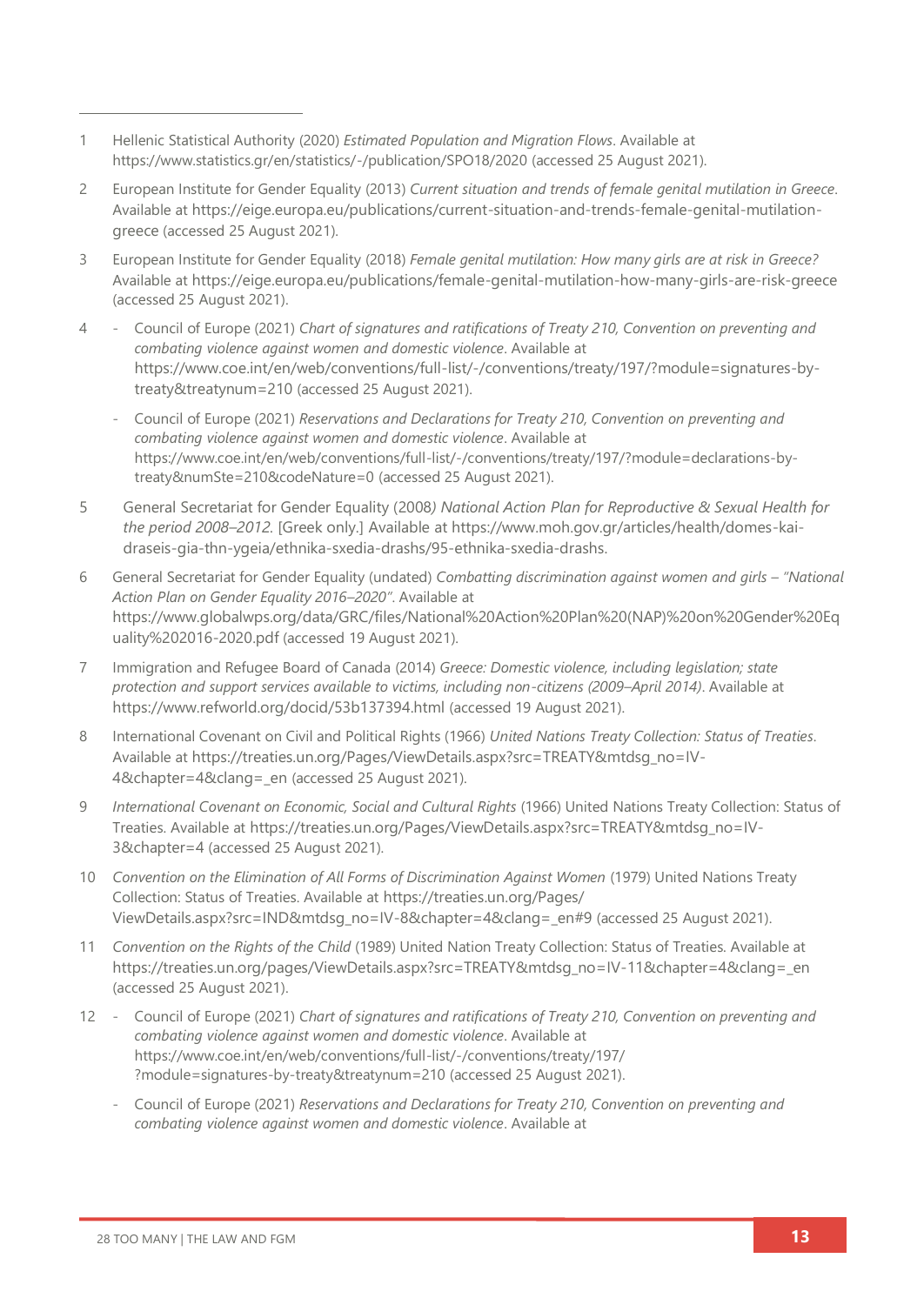[https://www.coe.int/en/web/conventions/full-list/-/conventions/treaty/197/](https://www.coe.int/en/web/conventions/full-list/-/conventions/treaty/197/?module=declarations-by-treaty&numSte=210&codeNature=0) [?module=declarations-by-treaty&numSte=210&codeNature=0](https://www.coe.int/en/web/conventions/full-list/-/conventions/treaty/197/?module=declarations-by-treaty&numSte=210&codeNature=0) (accessed 25 August 2021).

- 13 Council of Europe (2021) *Chart of Signatures and Ratifications of Treaty 005, Convention for the Protection of Human Rights and Fundamental Freedoms*. Available a[t coe.int/en/web/conventions/full-list/-](file://///System/Volumes/Data/Work%20files/28TooMany/28TM_EUReport%20Design/28TM_EUROPEReports/GREECE/coe.int/en/web/conventions/full-list/-/conventions/treaty/005/signatures%253fmodule=signatures-by-treaty&treatynum=005) [/conventions/treaty/005/signatures?module=signatures-by-treaty&treatynum=005](file://///System/Volumes/Data/Work%20files/28TooMany/28TM_EUReport%20Design/28TM_EUROPEReports/GREECE/coe.int/en/web/conventions/full-list/-/conventions/treaty/005/signatures%253fmodule=signatures-by-treaty&treatynum=005) (accessed 25 August 2021).
	- Council of Europe (2021) *Reservations and Declarations for Treaty 005, Convention for the Protection of Human Rights and Fundamental Freedoms*. Available at [https://www.coe.int/en/web/conventions/full-list/-](https://www.coe.int/en/web/conventions/full-list/-/conventions/treaty/005/?module=declarations-by-treaty&numSte=005&codeNature=0) [/conventions/treaty/005/?module=declarations-by-treaty&numSte=005&codeNature=0](https://www.coe.int/en/web/conventions/full-list/-/conventions/treaty/005/?module=declarations-by-treaty&numSte=005&codeNature=0) (accessed 15 August 2021).

### **Cover images:** Image of Greece from Canva stock library.

Gina Tigere (2020) *Woman in blue and white floral dress wearing white cap*. Available at [https://unsplash.com/photos/-P0nHbSeebg.](https://unsplash.com/photos/-P0nHbSeebg)

*Please note that the use of a photograph of any girl or woman in this report does not imply that she has, nor has not, undergone FGM.*